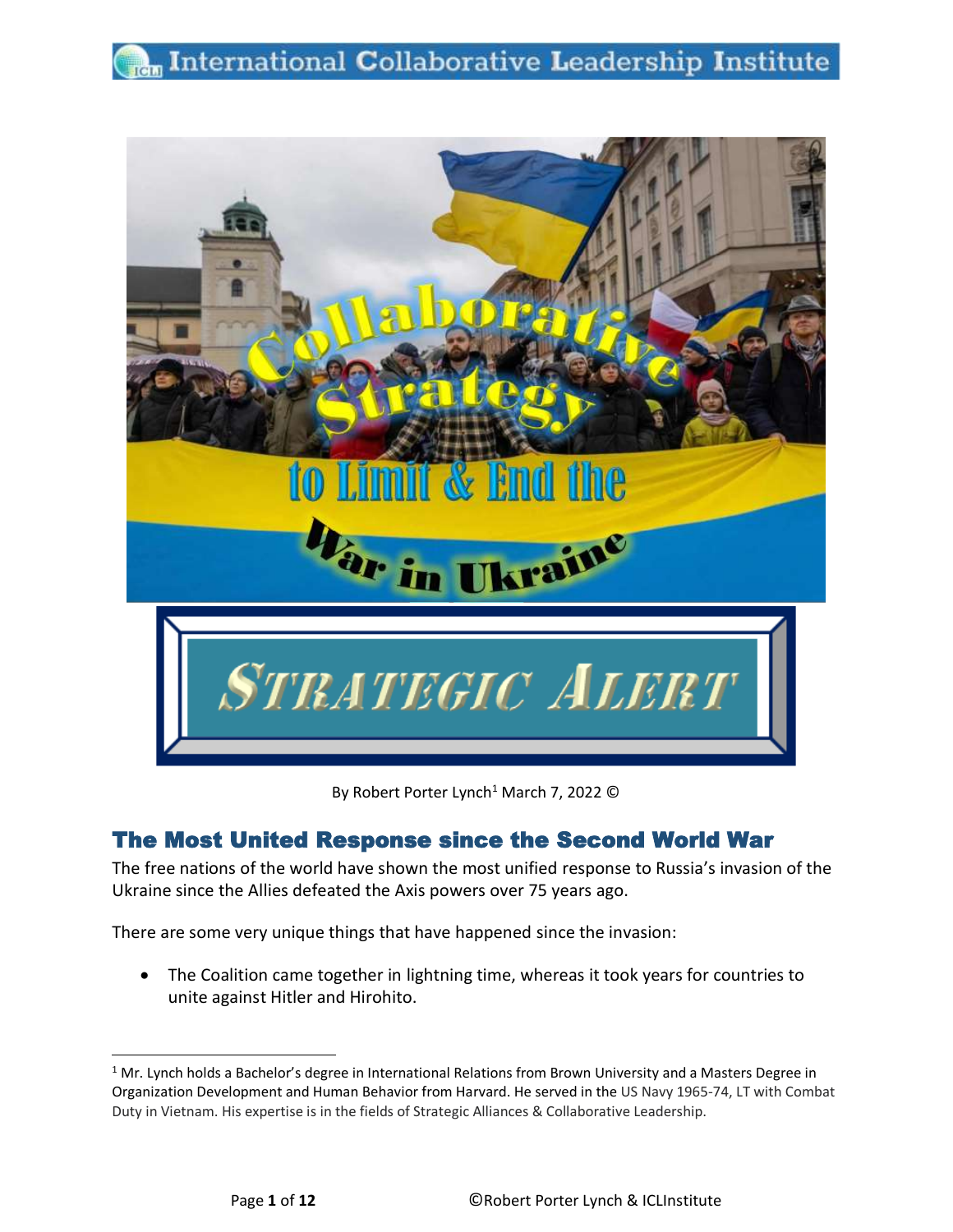- Businesses joined nations with little regard to the impact on shareholders or stock share prices on the trading exchanges.
- Even neutral countries, like Sweden and Switzerland joined in.

These tell us that moral outrage still holds force in the human spirit, contrary to what we seemed to have observed – that ethics and morality have waned in the western world.

Moreover, this is evidence of an underlying "collaborative shift" that has been overshadowed by much of the political divisiveness, distrust, and discord over the last five years in both Europe and the United States.

## Impact of Collaborative Strategies in the Opening Days

What was surprising to most of the world was how fast a Collaborative Strategy was conceived and deployed internationally.

*Collaborative Strategy #1: The Escalation of Sanctions —* this was rapid and pervasive.

However, we must understand, the sanctions are an effective medium and long-term strategy; in the short term they will have little impact on Putin's war machine. While we must be relentless in keeping up the pressure, the bloodshed on the battlefield will continue.

**Collaborative Strategy #2:** *Arming the Ukrainians* **—** the people of Ukraine have COURAGE, more than most ever expected. We must never let them run out of weapons. The continued of armament of the Freedom Fighters is essential to keep their spirits from collapsing before the psychological warfare of constant bombardment designed to put fear and uncertainty in the hearts and minds of Ukrainian soldiers and civilians.

### We Must Do Far More

As a former military combat officer and ardent student of history, whose field is strategic alliances, and who has studied military strategy for years, I will say unequivocally:

#### *Our current strategy is ineffective destined to prolong the agony and pain and make the world less secure.*

### *This Crisis is Destined to get much Worse, not better.*

Certainly, we will win in the long run, but at a terrible price in the short run.

That said, an all-out war with Putin, or even a No-Fly Zone is destined to be a lose-lose strategy as well.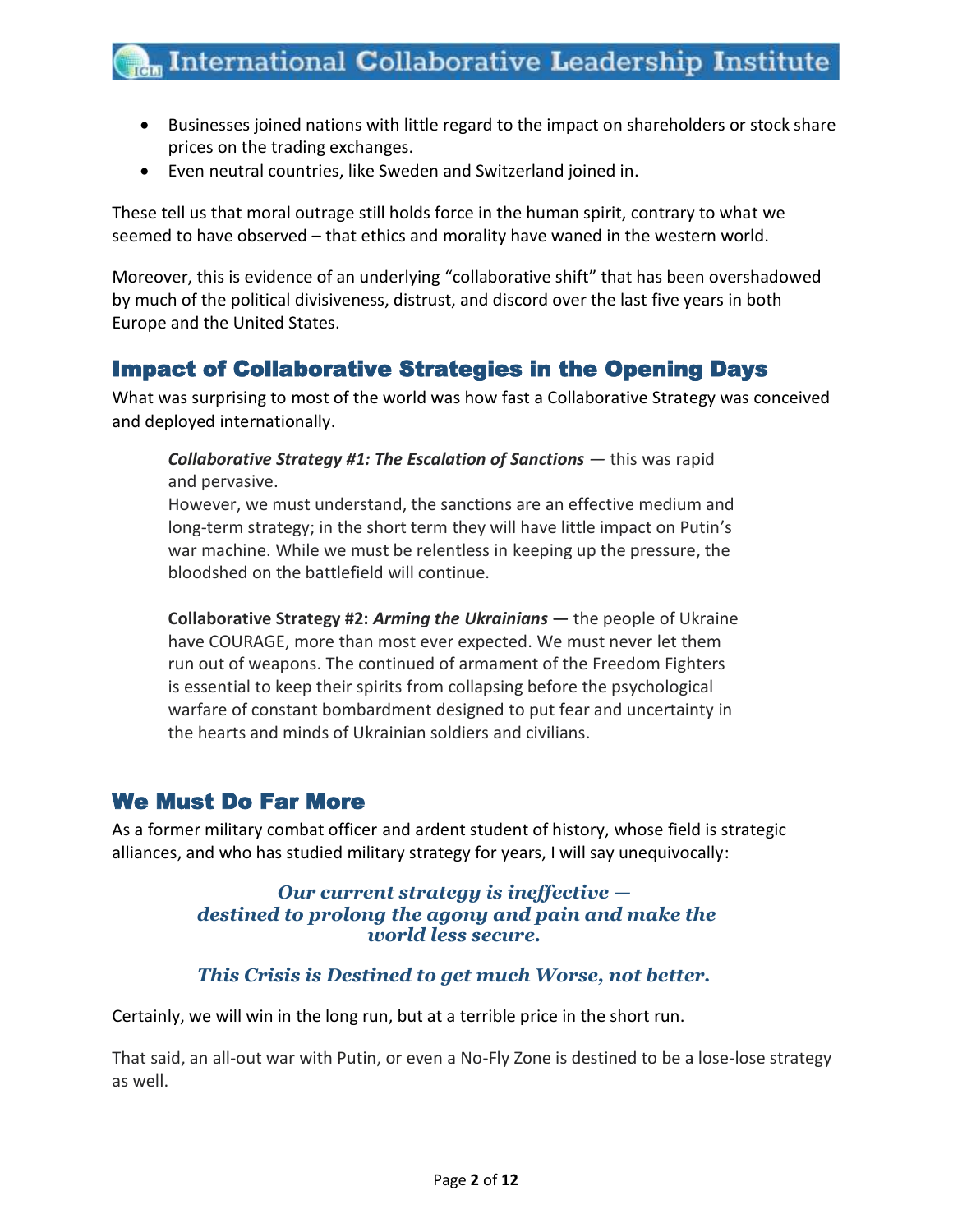Sadly, we have failed to think out flexible strategic options that would limit our short-term losses. Certainly, we must *Keep Escalating the Sanctions.*

What are creative alternatives?

## Three Point Military Strategy:

1. *Limit the Battlefield —* Don't let the Russians take hold of the whole country.

Under no circumstances can we allow the Russians to take all of Ukraine.

We must concentrate Ukrainian Freedom Fighters in the Battle Zone into the Eastern Ukraine

2. *Unite the World on a "Neutralization Strategy" —*mobilize all the "Paper Tiger" condemnations into a powerful "*Containment Alliance.*"

It's wonderful that everyone has now made a condemnation announcement pronouncing Putin as the reincarnation of Hitler.

While we all feel good about our moral supremacy, this has zero impact on Putin. He has no conscience, and thus his brain does not recognize these extraneous signals from our hearts and minds.

Putin only recognizes POWER, not words. (see section below: **[Inside Putin](#page-4-0)'s [Mind](#page-4-0)**)

We must create an *Alliance of Peaceful Nations* that are willing to lend their forces to preserve what's left of the Ukraine.

Canada would be the ideal leader, backed by Sweden and Switzerland countries that never start wars.

This Alliance must be supported and championed by the European Union and the United States, optimally established and authorized by a United Nations Coalition.

*A Neutralization Zone* must be established that should be composed of *three* **geographical sections**:

- o **First**: The Western Third of Ukraine must be created as a *"UN Protectorate" Buffer Zone* which is armed but will only fire when fired upon.
	- This is different from a No-Fly Zone, where we attack the enemy.
	- Any Russian ground forces in this Protectorate will be escorted out of the area via "retreat corridor" open for a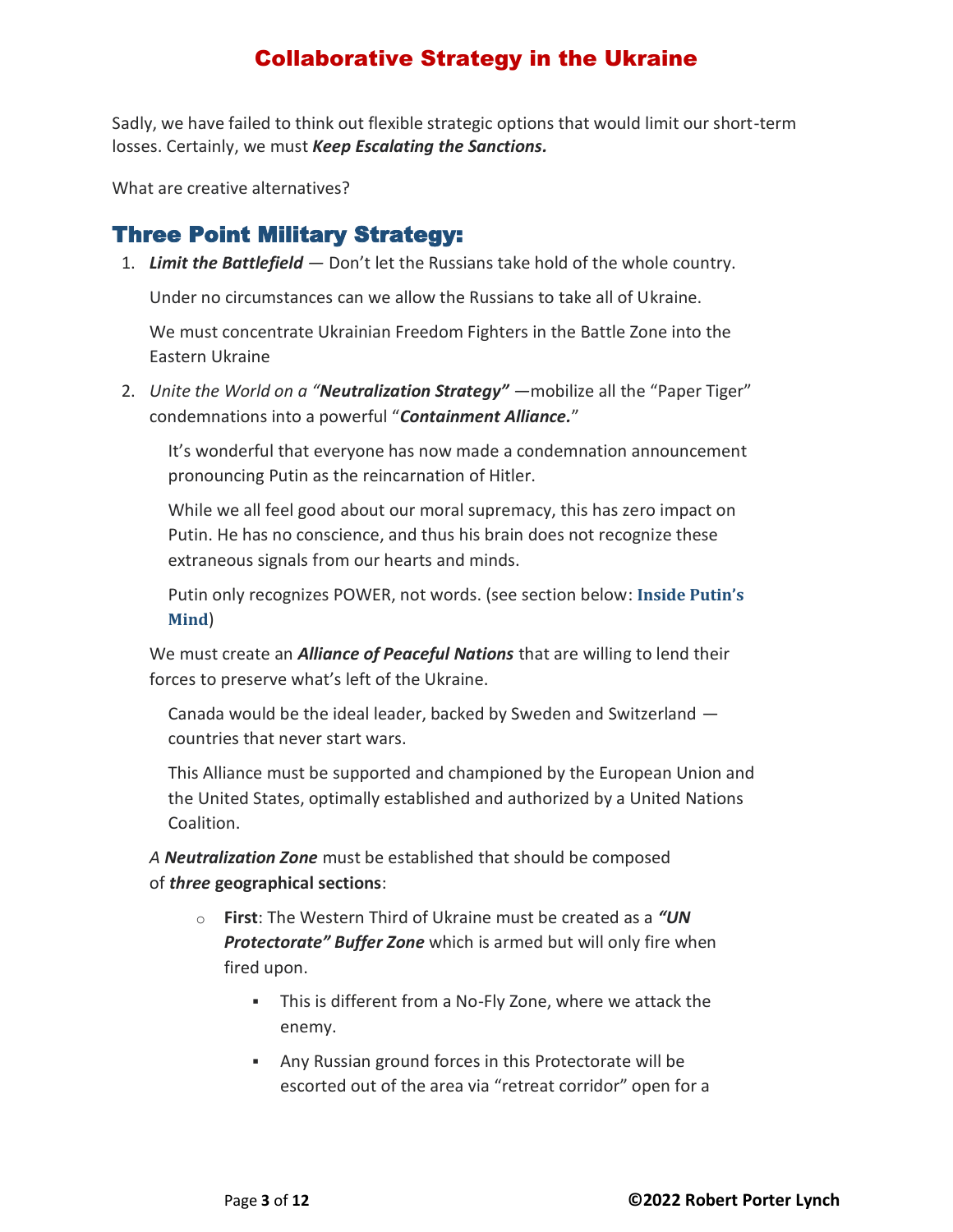24-hour window. If they don't leave their positions, they will be surrounded, asked to surrender, and only attacked if they try to fight their way out.

- The rationale for the Protection Zone is to prevent additional bloodshed, diminish the horrific Refugee Crisis, and to prevent further War Crimes.
- o **Second**, the Middle of the Ukraine be declared a *DeMilitarized Zone* where no combatant forces may operate.
	- This requires ALL military be removed from this area.
	- Enforcing a *DMZ* is difficult, as we learned in Vietnam (I) was there). However difficult, the *Protectorate Army of the Alliance of Peaceful Nations* will be charged for this area.
	- This could be a No-Fly Zone enforced by neutral countries, not members of NATO. This No-Fly Zone only covers the DMZ, not the remaining combat area of the Eastern Ukraine.
- o **Third**, we must protect Moldova from being occupied by Russian Forces. Moldova is harboring large numbers of Ukrainian refugees. It is strategically located adjacent to Odessa. It is on Putin's radar for occupation.
	- This would be the responsibility of the *Alliance of Peaceful Nations Protectorate Forces*. It is essential to prevent Russian Forces from taking this vulnerable country.
- o **A** *Resupply Corridor* must be established to keep the Ukrainian Freedom Fighters resupplied with arms.
	- This would probably be through Romania or Moldova, as most of the Polish, Hungarian, and Slovakian borders will be sealed off as part of the Protection Buffer Zones.

**Lastly**, we must make the *Rules of Engagement* clear and non-threatening to Putin, so that he will see this as an **Exercise of Power**, but **Not of War**.

• This must be directly coupled to a companion *Declaration of Peaceful Intent* that clarifies mission, vision, purpose, and outcomes so that there is no ambiguity on either side.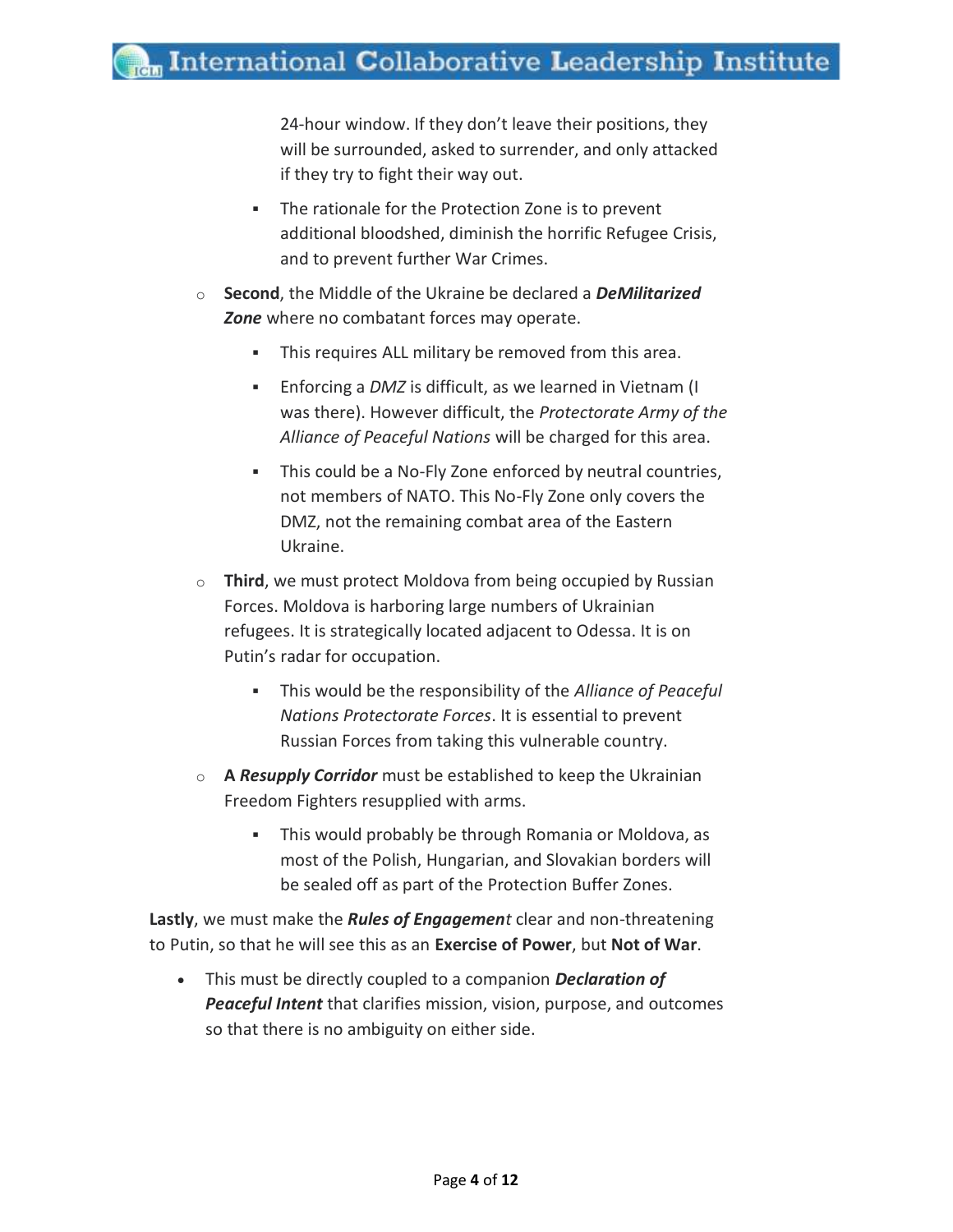## <span id="page-4-0"></span>Inside Putin's Mind

Understanding Putin is no easy task. His mind operates on a totally different "frequency" than normal people.

To understand him, you must enter the "heart of darkness" which is both unpleasant and alien territory.

During this crisis, I've answered a number of questions on Quora about Putin. Here is a synopsis of those answers:

#### **[What does Russian President Vladimir Putin really](https://www.quora.com/What-does-Russian-President-Vladimir-Putin-really-want-Will-he-get-it)  [want? Will he get it?](https://www.quora.com/What-does-Russian-President-Vladimir-Putin-really-want-Will-he-get-it)**

Putin, psychologically, is a Psychopath, Narcissist, and Machiavellian (all three combined)

Thus Putin wants three things:

- 1. Power
- 2. Control
- 3. Glory

Anything Putin says to the contrary is a deceit to cover his three motives

He has no conscience. People are just pawns on his chessboard. The lives of Ukrainian people or Russian soldiers are just numbers, and no more. Sacrifice of lives is the cost of winning at all costs. These are the same qualities as Hitler. Putin will fight to the end, just like Hitler.

### **[Isn't Putin's Scheme Falling him already?](https://www.quora.com/Isnt-Putins-Scheme-Falling-him-already)**

Putin believes he is better, smarter, more powerful, and a better schemer than anything the opposition can throw at him.

He believes, with the proper application of psychological warfare and military might, plus a better scheme, he will win the game.

There has been nothing the west had done to make him think he is failing.

Until we carve out Western Ukraine as a De-Confliction Zone as a "Protectorate" to prevent human carnage and more war crimes, Putin will continue what we consider "recklessness" war crimes, but he considers "strategic application of power."

#### **Has Putin and Russia crossed a point of no return?**

At this point, the answer is No he hasn't passed the point of no return, but that could change any moment either way.

Here's the difficulty: Putin, in addition to being a Psychopath, is also a Narcissist and Machiavellian. He believes he's smarter than anyone, no one can be trusted (therefore he must lie and deceive) and his plan is bound to succeed. If it fails, he will opt to use more brute force, and the tide will turn in his favor.

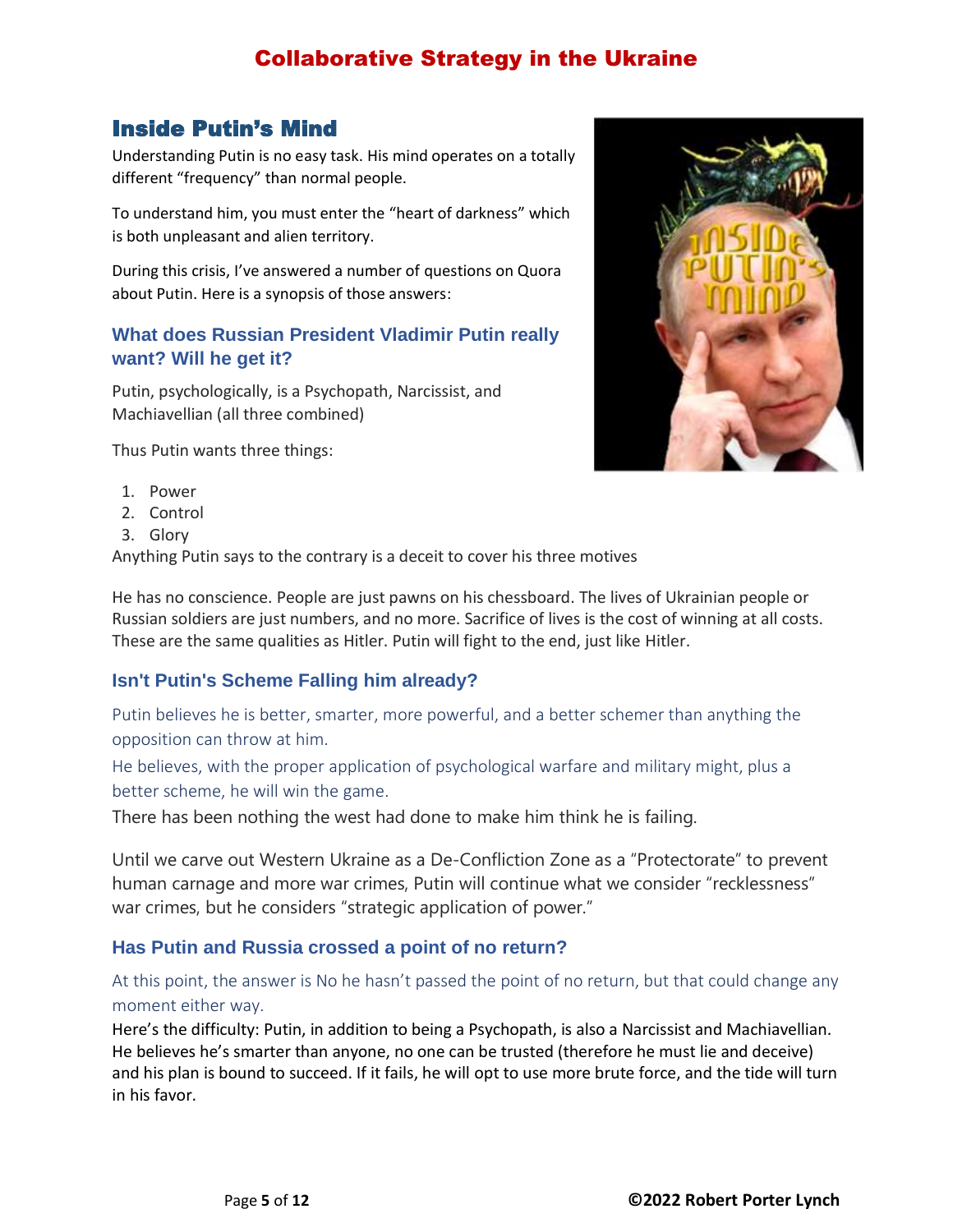# **Rem** International Collaborative Leadership Institute

Because he lacks a soul/conscience, he has no understanding of the courage and spirit of the Ukrainians — he believes his own lies and thinks more propaganda will change people's minds. He carefully studied Hitler's Propaganda Machine and thinks that the scientific application of FUDD —Fear, Uncertainty, Doubt, and Distrust — will wear down the resistance of the Ukrainians and they will bend to his will.

He underestimated the Ukrainians, NATO, and all of the free world. Can he accept the fact that he miscalculated? Improbable. Just try harder to overpower the enemy, and they will back off instead of risking a nuclear war.

Getting him to turn back and withdraw from Ukraine requires a combined effort of NATO force (carefully applied as to not provoke a harsh response), persuasion (applied from within his inner circle — Politburo and Oligarchs), and a way out where he can still declare victory.

At this stage, the path to return to a world order probably means declaring a DeConflictive Zone in Western Ukraine as a humanitarian safe haven, supplying the Ukrainian Freedom Fighters, and withdrawal of Russian Forces back to their positions before the Invasion (with Russian retaining the Donbass and Crimea) in exchange for a loosening of the financial sanctions.

Is this possible? Yes!

Is it probable? Only if Putin believes he will be hurt more if he continues, and if the Russian Power Elite twists his arm very hard. This is the only way to deal with a sick bully.

#### **[Why is Putin putting the nuclear forces on alert? Is it just to pressure others? Has](https://www.quora.com/Why-is-Putin-putting-the-nuclear-forces-on-alert-Is-it-just-to-pressure-others-Has-he-just-completely-lost-it)  [he just completely lost it?](https://www.quora.com/Why-is-Putin-putting-the-nuclear-forces-on-alert-Is-it-just-to-pressure-others-Has-he-just-completely-lost-it)**

Putin is not cray, He just wants us to think he's crazy, unpredictable, and reckless. – Clarification: He is predictable, we must counter him from his frame of reference, not ours. Chess player Gary Kasparov said that Putin doesn't play the situation on the chess board, he plays the opponent.

Making NATO think he's crazy limits the range of options Putin's opponents can exercise.

#### **[What is Vladimir Putin's biggest regret?](https://www.quora.com/What-is-Vladimir-Putins-biggest-regret)**

His biggest regret is unfolding before his eyes — the decision to invade the Ukraine. Finally, the Law of Unintended Consequences caught him stark naked.

Putin wanted a legacy that equaled Peter or Catherine the Great.

Instead, he's going down as a total knucklehead making one of the worst miscalculations in history, comparable to Hitler's decision to invade Russian in 1941. He will be tattooed as a war criminal, a loser, and the one who singlehandedly destroyed every increment of progress built in the Russian economy in the last two decades.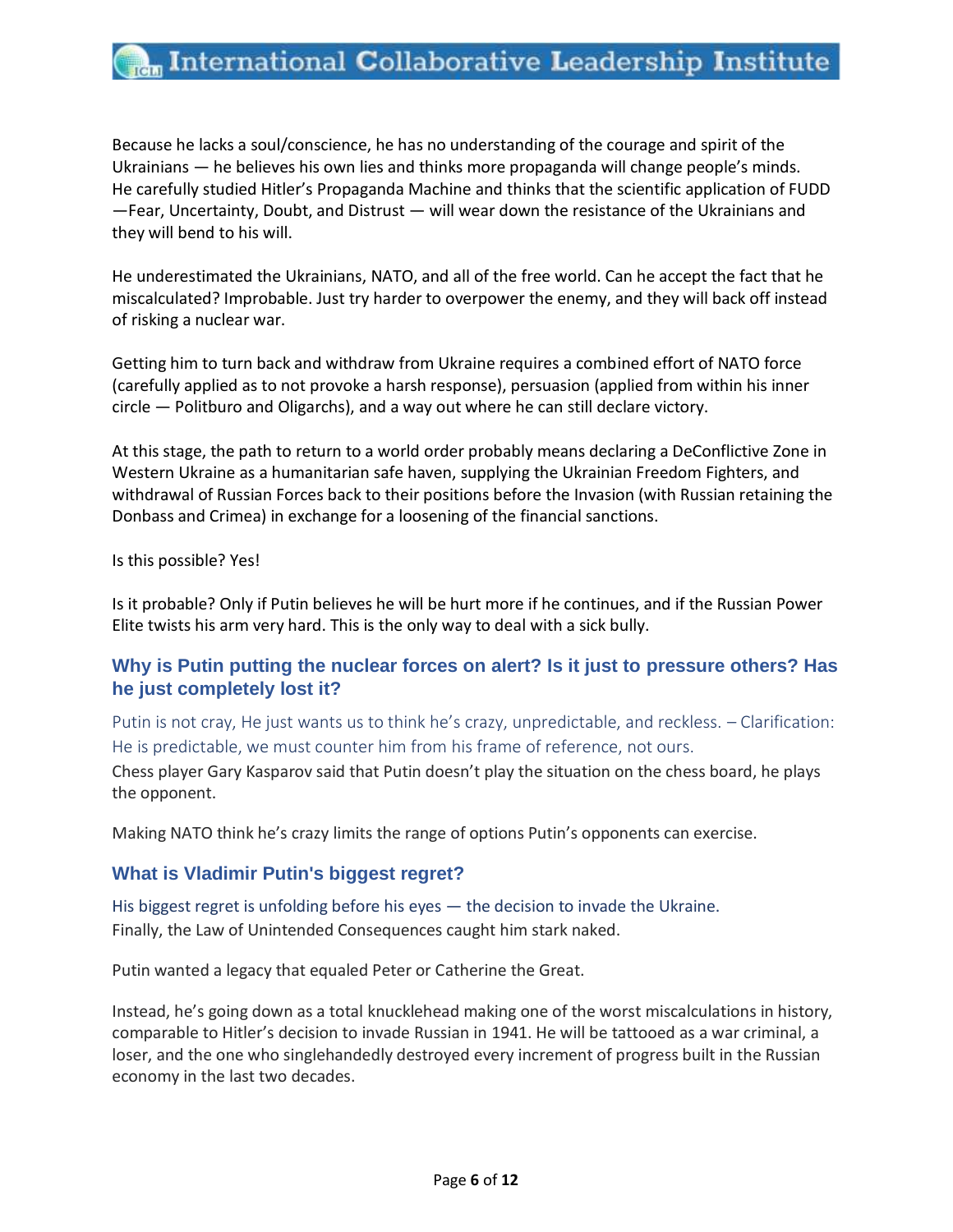Unfortunately, he doesn't realize this yet, so he will bludgeon onward for another couple of weeks, sowing destruction and evil, while Russians lose faith in him.

Ultimately, he is the worst of losers — everyone loses in his game. But his Narcissism, like Trump's, will keep him hanging on for a long time after he gets his wings clipped. He will create a hallucinogenic image of reality and blame everyone but himself for the mess he created. Some key military officers might get the firing squad before Putin's power is removed[.](https://www.quora.com/Does-Vladimir-Putin-have-something-mentally-wrong-with-him)

#### **[Does Vladimir Putin have something mentally wrong with him?](https://www.quora.com/Does-Vladimir-Putin-have-something-mentally-wrong-with-him)**

>>Who is this man?

>>What is he thinking?

>>How could he order mass destruction?

The world is aghast at Putin's actions invading a peaceful country like Ukraine.

What is abhorrent to us is perfectly normal for this cold-blooded killer. When we understand his mind, evil makes sense – and it's pretty gruesome.

Putin is a member of a predatory class of people called "The DARK TRIAD" – it's a bona-fide field of psychiatric study – referring to:

To understand Putin, we must understand he has very Predatory qualities known as the "DARK TRIAD" – it's a bona-fide field of psychiatric study – referring to:

1) **Machiavellians** – master manipulators with little sense of conscience

• We have known for years that Putin was a Master Machiavellian – cold, calculating, willing to exert power for any reason that would give him an advantage. He is a master of deceit, using cunning and guile to conceal his real motives. You could never trust his words, using language such as "peace-keeping" to disguise his evil motives.

2) **Narcissists** – self-centered egomaniacs who act only in their self interest

• his recent declaration of a rationale for overtaking Ukraine revealed two more dimensions of bestial darkness. When he said he wanted to take back all the land of the former Soviet Empire, he showed his formerly hidden Narcissistic side, trying to build an ego-centric, self-aggrandizing legacy for himself.

3) **Psychopaths** – cold blooded beasts who have no conscience.

• When he risked the well-being of all Russian and Ukrainian citizens, both soldiers and civilians, he revealed his Psychopathic side – willing to engage in cold-blooded mass killings to achieve his evil intentions.

When a leader has all three of these qualities, they are super-dangerous Predators — Evil incarnate.

To learn more about these dark monsters and what to do about them, please see my Strategic Alert: Beware the Authoritarian Dark Triad http://www.iclinstitute.com/Beware\_the\_Beast\_--Authoritarian Dark Triad V1.11.pdf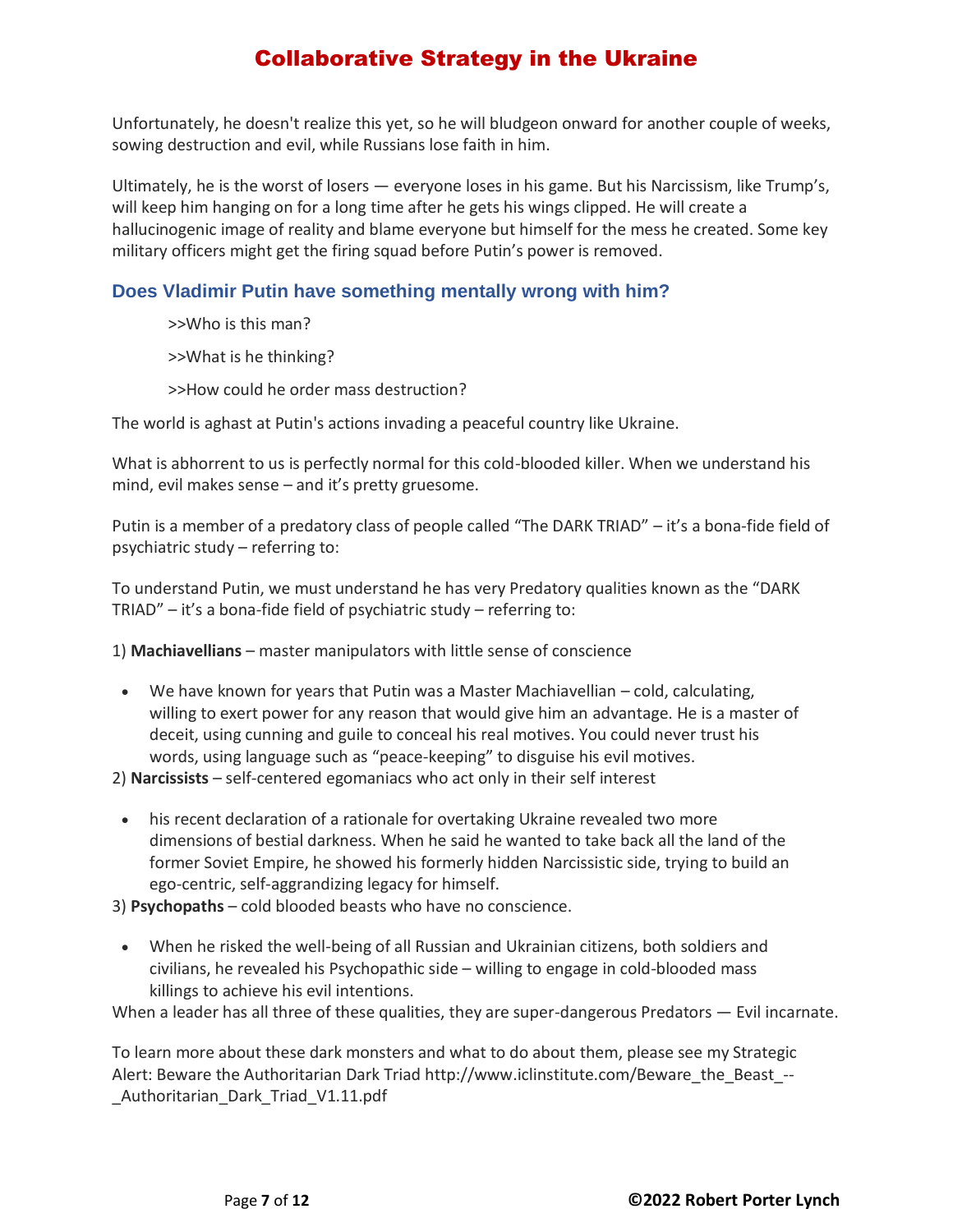Dictators like Hitler, Idi Amin, Mao Tse Tung, Pol Pot, and numerous others were DARK TRIAD. During the 20th century they triggered wars and genocides resulting in over 165 million deaths globally[.](https://www.quora.com/Where-will-vladimir-Putin-stop)

#### **[Where will Vladimir Putin stop?](https://www.quora.com/Where-will-vladimir-Putin-stop)**

As a Predator, Putin will try to get away with everything he can devour. Thus, he will try to take all of the Ukraine.

- If it is too costly because the Ukrainians fight back ferociously, he will try a smaller chunk — maybe the Eastern half of the Ukraine.
- If the shark gets bitten very badly, taking too many losses in early fighting he will withdraw to a place where he is sure to win. This means he will be satisfied with the Donbas region, then declare victory, stating he was only covering his flanks to ensure he conquered the "Russian Provinces" on Ukraine's Eastern Border.

We have known for years that Putin was a Master Machiavellian – cold, calculating, willing to exert power for any reason that would give him an advantage. He is a master of deceit, using cunning and guile to conceal his real motives. You could never trust his words, using language such as "peacekeeping" to disguise his evil motives.

However, his recent declaration of a rationale for overtaking Ukraine revealed two more dimensions of bestial darkness. When he said he wanted to take back all the land of the former Soviet Empire, he showed his formerly hidden Narcissistic side, trying to build an ego-centric, selfaggrandizing legacy for himself.

And when he risked the well-being of all Russian and Ukrainian citizens, both soldiers and civilians, he revealed his Psychopathic side – willing to engage in cold-blooded mass killings to achieve his evil intentions.

Together, we must all stand strong, be courageous, call out predatory leaders for what they are, and use every ethical means in our power to remove them from positions of authority. This is what the Collaborative Shift is all about.

#### **Does Vladimir Putin [have characteristic borderline personality disorder?](https://www.quora.com/Does-Vladimir-Putin-have-characteristic-borderline-personality-disorder)**

No, not at all. My ex-wife had Borderline Personality Disorder, so I have personal experience. According to the Diagnostic Statistical Manual (DSM) of Mental Disorders, there must be "longstanding evidence of 'a pervasive pattern of instability of interpersonal relationships, self-image, and affects, and marked impulsivity' as evidenced by symptoms (5 or more) such as frantic efforts to avoid abandonment, identity disturbance, difficulties with anger, and intense and unstable interpersonal relationships. In the DSM-5, BPD will be diagnosed if there is evidence of self and interpersonal dysfunction as well as elevated scores on the following traits: rapid, often exaggerated changes in mood, where strong emotions or feelings (uncontrollable laughing or crying, or heightened irritability or temper) occur, anxiousness, separation insecurity, depressivity, impulsivity, risk taking, and hostility."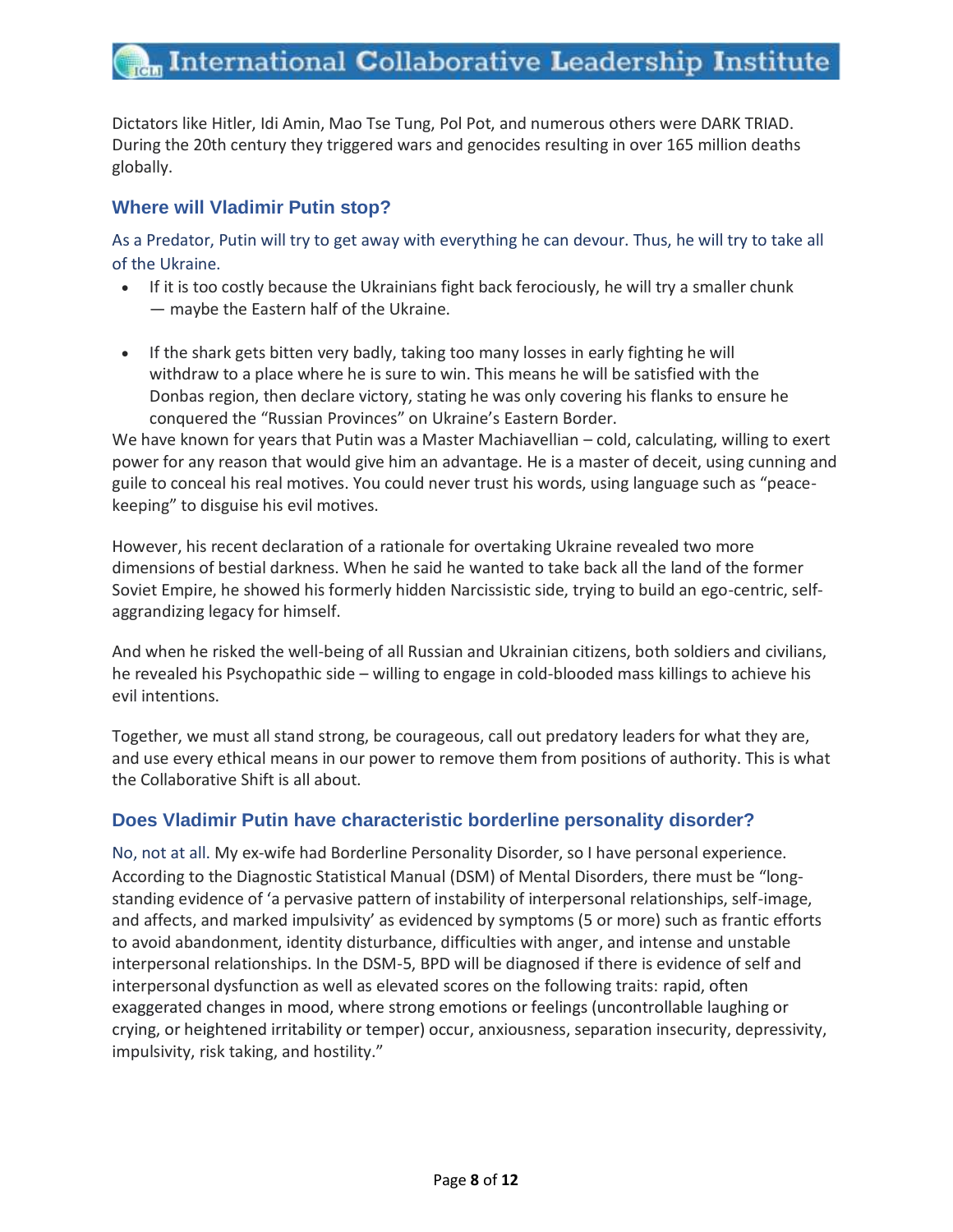No one with Borderline Personality Disorder could ever rise to a position of power and hold their grip on reality.

Borderlines are often suicidal, suffering from hallucinations, and so volatile as to be impossible to live with. No one would ever follow them, so they can't lead. They are destructive and often suffer from dysphoria — a gloom far darker than ordinary depression.

While he may suffer from paranoia, it didn't come from BPD. His paranoia is likely attached to his inability to trust anyone because of his Psychopathy — [a fear of anything that looks like](https://www.quora.com/If-Vladimir-Putin-is-overthrown-what-kind-of-government-could-take-his-place-Could-it-be-communism) a powerful threat to his existence.

#### **[If Vladimir Putin is overthrown, what kind of government could take his place?](https://www.quora.com/If-Vladimir-Putin-is-overthrown-what-kind-of-government-could-take-his-place-Could-it-be-communism)  [Could it be communism?](https://www.quora.com/If-Vladimir-Putin-is-overthrown-what-kind-of-government-could-take-his-place-Could-it-be-communism)**

It would be very difficult to institute the form of Communism advocated by Marx and Lenin for several reasons:

- 1. Russians have had 30 years of owning property. They don't want to give up their property, whether it be a house, car, farm, or small business to be chained to communal ownership. Communism failed because it forced people to do something that deprived them of self-initiative.
- 2. However, neither would they power elites want to give up control. They make too much money as oligarchs.

This leaves the Russians with the third option: a Fascist Socialism, where some large entities are controlled by the state, and smaller businesses controlled locally. It will remain a police state.

The question of Putin's longevity as dictator is coming under deep scrutiny with the Ukraine fiasco. The people don't trust him, and neither do the oligarchs.

As the Russian economy is dragged into a deep Depression as a result of being isolated by sanctions, the power elite will either remove him, or force him to be constrained by the Russian Politburo, which is the highest policy making authority in the Communist Party (they really aren't Communists in the strict sense of the term)

The Politburo cannot possibly see that the attempted acquisition of Ukraine as a smart move. My guess is that within a month they will rein in Putin, and he could be gone by the end of the year. But the Donbas region will stay under Russian control.

His replacement will be cold, calculating, and cunning, but not a megalomaniac like Putin. His replacement will be charming, duplicitous, and superficially more empathetic to the Russian people.

Keep a careful eye on the NATO Special Response team, which will go into action about Feb 28 or Mar 1. That will determine much of the immediate future. Putin may threaten Nukes, but the saner minds in the Politburo will know this bluff has limited value. Putin wants us to think he's gone crazy — [maybe he has, but I don't think he's in total control of the decision](https://www.quora.com/Why-does-Putin-dislike-NATO)-making apparatus.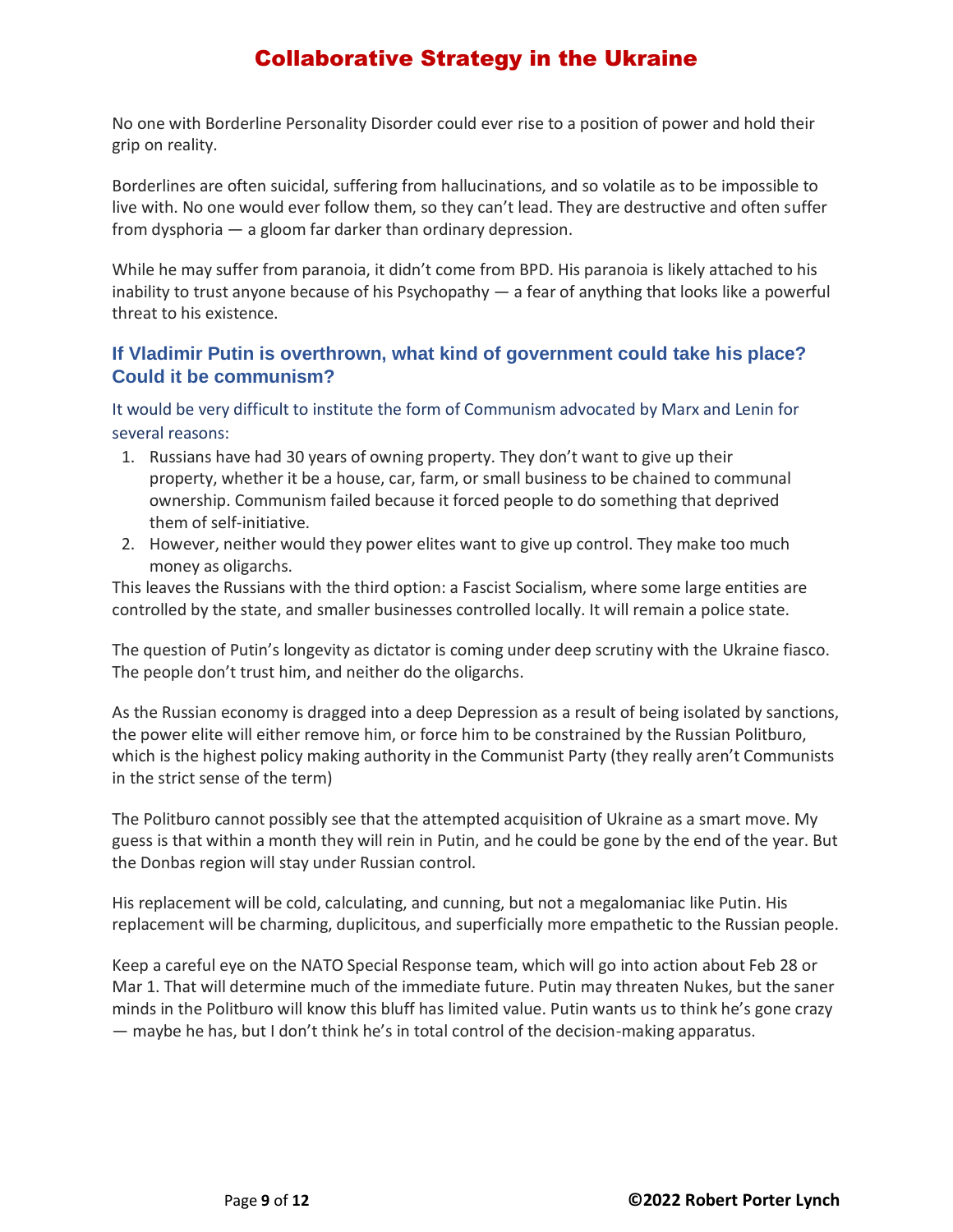#### **[Why does Putin dislike NATO?](https://www.quora.com/Why-does-Putin-dislike-NATO)**

#### Putin has one overarching goal: reclaim Eastern Europe for his vision of a Russian Empire.

NATO is his biggest obstacle, and democracy undermines his need to control. He sees democracies as too fickle to run an empire; only authoritarian régimes can be stable.

While we may not like his perspective, it is his reality. As a Predator, anything that blocks his desire for unbridled acquisition can only be an enemy.

#### **[Why is Putin not deterred by sanctions threats?](https://www.quora.com/Why-is-Putin-not-deterred-by-sanctions-threats)**

Putin cares little about the sanctions unless they prohibit him from his key objective: the exercise of POWER. This is his primary personality trait. To him, Power means an empire and the acquisition of territory. He is obsessed with his legacy. He believes reclaiming the lands lost in the collapse of the Soviet Union would make him famous in Russian history.

In the case of Ukraine, since he already deployed his armies, he would look foolish to withdraw the troops without a victory, which would destroy his Narcissistic Self Image.

Putin is a Machiavellian who consumed with plots and schemes. He believes he has out-schemed his opponents (he thinks he is smarter than everyone).

Putin is also psychopathic with no conscience and thus no real regard for human suffering. Dead bodies and refugees mean nothing to him,

For these reasons, sanctions have little effect.

In the end, the forces in Ukraine will take back their country, however painful. Also, the Russian people are smart enough to know that Putin has lied to them about Ukraine. This could be his undoing.

Prediction: Putin will be out of power by year's end.

#### **[Does Russia now want to 'rule' the world?](https://www.quora.com/Does-Russia-now-want-to-rule-the-world)**

#### No, not quite.

Remember the difference between the old Soviet Union (that wanted all of Europe and beyond,) compared to today's Russia, where Putin wants to reclaim all the territory lost after 1989.

Putin is also quite different from his predecessors, He is truly evil — a Machiavellian, Narcissist, and Psychopath. He has no conscience.

When we make verbal appeals and condemnations, these are no more than feel-good mental masturbations.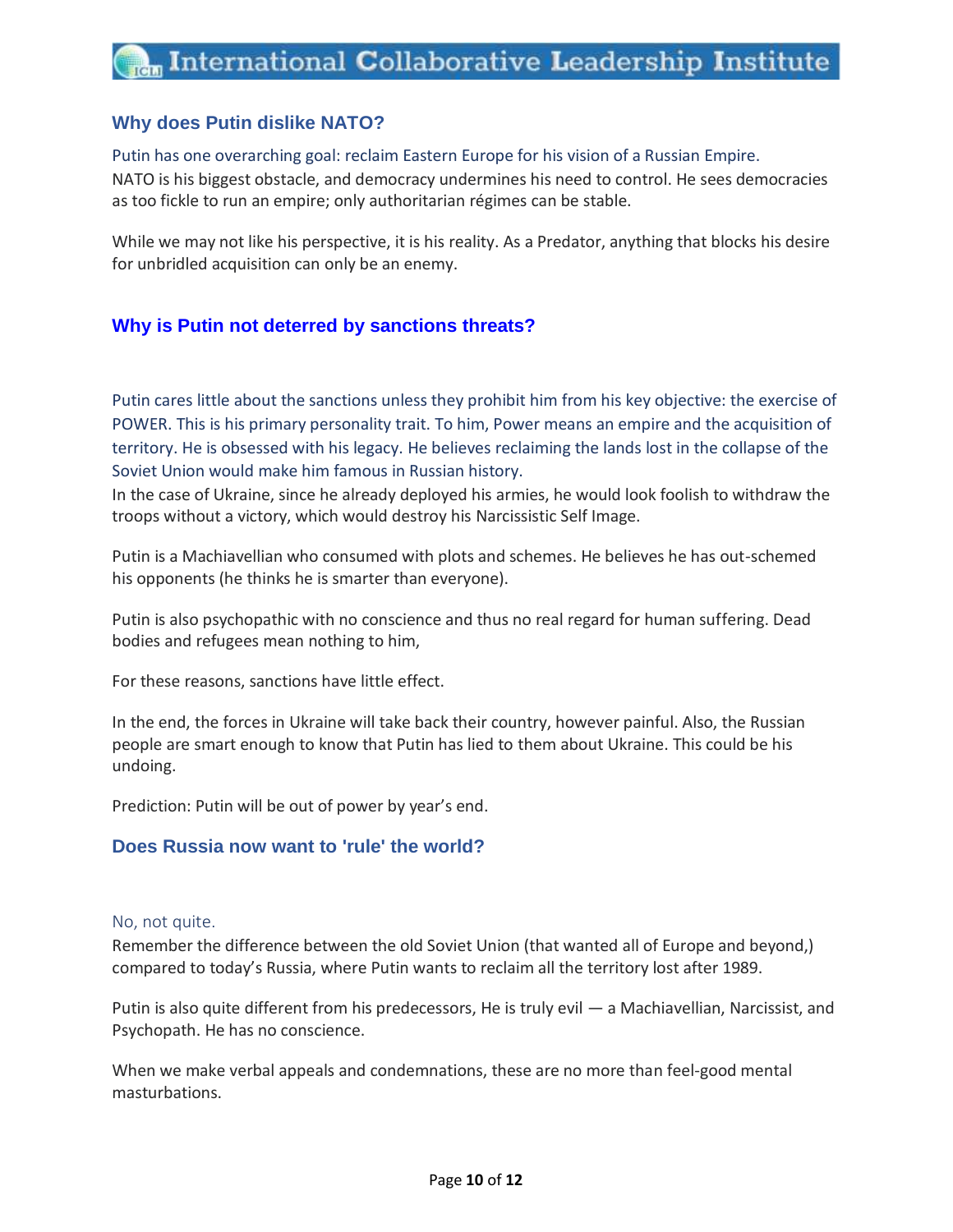Putin understands only one thing  $-$  be clear about this  $-$  POWER.

Words are meaningless to him. The only way to stop him is to create a threat to his very existence.

As a former military officer, I offer this strategic advice:

Immediately, we must establish an **Alliance of Peaceful Nations** that takes concrete, hardnosed ACTION to establish a **DeConfliction Safety Zone** In Western Ukraine, The purpose is to prevent the expansion of the human crisis and prevent further war crimes. We must take control of the Western Ukraine NOW. We must establish this Zone as a Defensive Region, where we will only shoot when fired upon. From this Zone we can resupply the Ukrainian forces.

Putin will recognize will-power and fire power when concentrated, aligned, and clear that it is an *existential threat.*

I'm a strong advocate of Negotiations, but this will only work when we hold an olive branch in one hand and arrows in the other, wielded by an eagle.

#### **[What is the most likely outcome for Vladimir Zelensky, if Putin takes over Ukraine](https://www.quora.com/What-is-the-most-likely-outcome-for-Vladimir-Zelensky-if-Putin-takes-over-Ukraine-and-captures-the-Ukrainian-President)  [and captures the Ukrainian President?](https://www.quora.com/What-is-the-most-likely-outcome-for-Vladimir-Zelensky-if-Putin-takes-over-Ukraine-and-captures-the-Ukrainian-President)**

Death would make him a Martyr. Putin's Narcissism would rule this out.

More likely, Zelensky will be convicted of War Crimes in a Russian Court, with a life sentence in a Siberian prison, where he will die, but we won't learn of his demise for decades.

#### **Can Putin still save Russia's economy after the sanctions?**

No, Putin has killed the Russian economy as his people have known it for the last two decades.

That said, the Russians will not starve — the land is filled with farms and many other resources.

Russia has a back-door to keep its economy marginally functional. We can count on the Chinese to make lots of money buying things globally and funneling them into Russia.

Russia will not be well positioned to pay China, so Chinese Banks will loan the money to Russia. That's a whole other issue that has lots of complexity attached. China will get a lot of bargain basement prices when it turns loans into acquisitions. China may own a lot more of Russia than Putin bargained for.